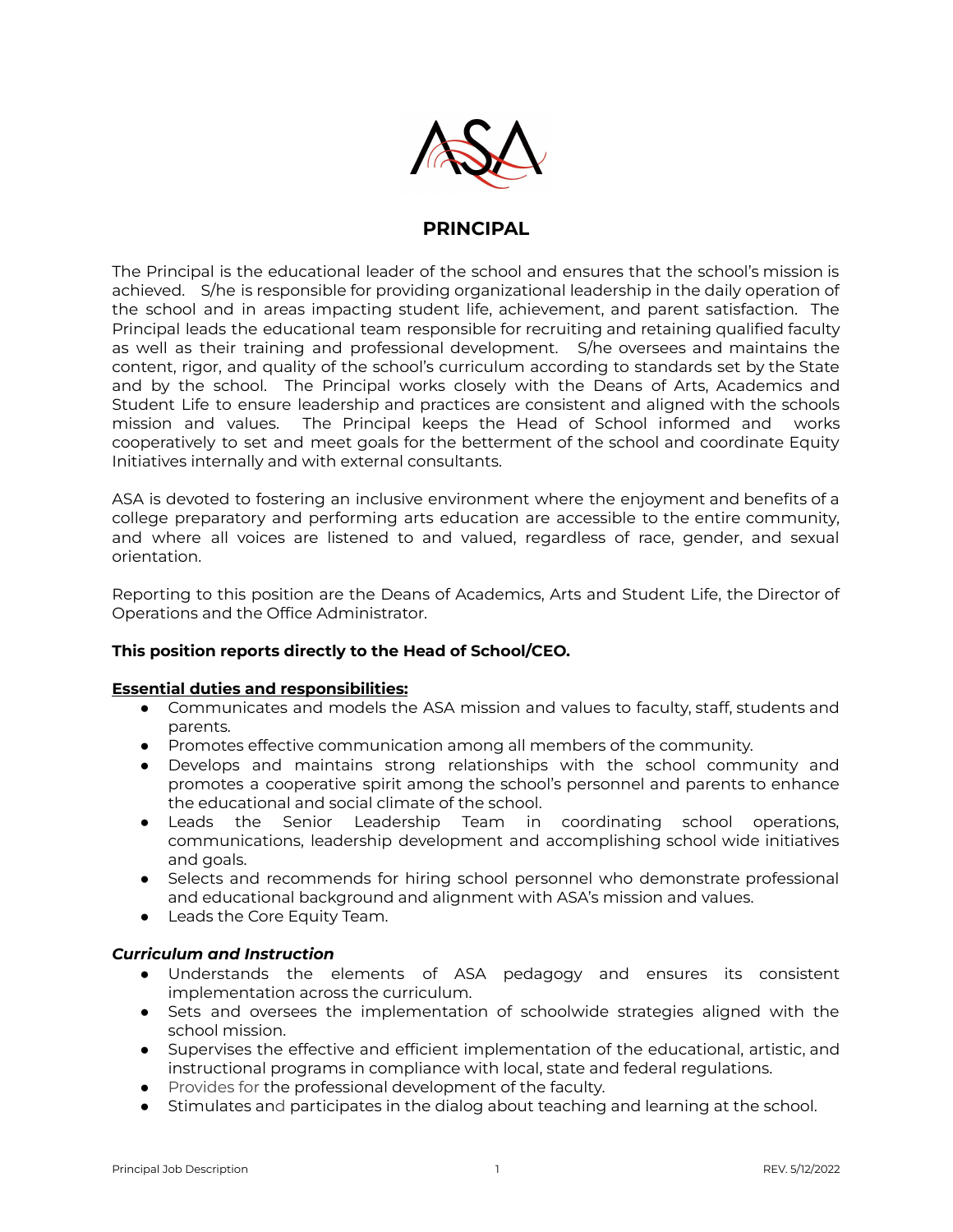- Approves the selection of curricula, class schedule, assessments, graduation requirements and all aspects of the school academic and arts programs.
- Ensures that all instructional staff have access to appropriate curricula and instructional materials and are provided with the training necessary to effectively implement curriculum.
- Evaluates curriculum and instructional programs and makes modifications as needed to ensure continuous school improvement and adherence to college preparatory academic standards and artistic development.
- Oversees Deans in employing a supervision model that focuses on professional development, self-reflection, improvement and goal setting, and ensures that all teachers are evaluated and rated under the Educator Effectiveness Framework adopted by the Board of Directors and required by the State.
- Makes decisions related to faculty selection, performance evaluation, discipline and salary. recommendations according to ASA's Compensation Framework.
- Leads changes in systems to improve learning and teaching and uses standard operating procedures.
- Hires and retains high quality faculty through effective recruitment and retention practices.
- Leads the Deans in the budgeting process for school operations, arts and academic departments,
- Attend and present at Board meetings when requested.

# *School Climate*

- Promotes a healthy and equitable school culture in and out of school.
- Promotes a cooperative spirit and shared decision-making among and between administrators, faculty, staff, students and parents to enhance the educational and social climate of the school.
- Empowers Deans by providing direction, delegation, expertise and accountability while retaining overall responsibility and accountability for results.
- Leads initiatives that build an equitable and inclusive school environment for faculty, staff, students, and parents.
- Maintains high standards of student safety and conduct, and enforces discipline as necessary.
- Maintains an efficient office system to support the administrative functions of the school.

# *School Operations*

- Assumes ultimate responsibility for the management and operations of the school in accordance with law, administrative code, policies, and regulations.
- Exercises authority over the behavior and conduct of pupils, faculty and staff, visitors and any other persons using the school.
- Prepares and/or supervises the creation of all reports, master teaching schedules, records and other paperwork as required by the State Department of Education, Charter School Board and the Federal Government, or paperwork that may be appropriate to the school's administration.
- Oversees the school safety programs including building security, emergency procedures, and safety drills.

# *Admissions and Student Life*

- Optimizes all-school gatherings including assemblies, social events and performances.
- Oversees the admissions functions of the school, including recruitment programs, internal marketing, external outreach, and information dissemination.